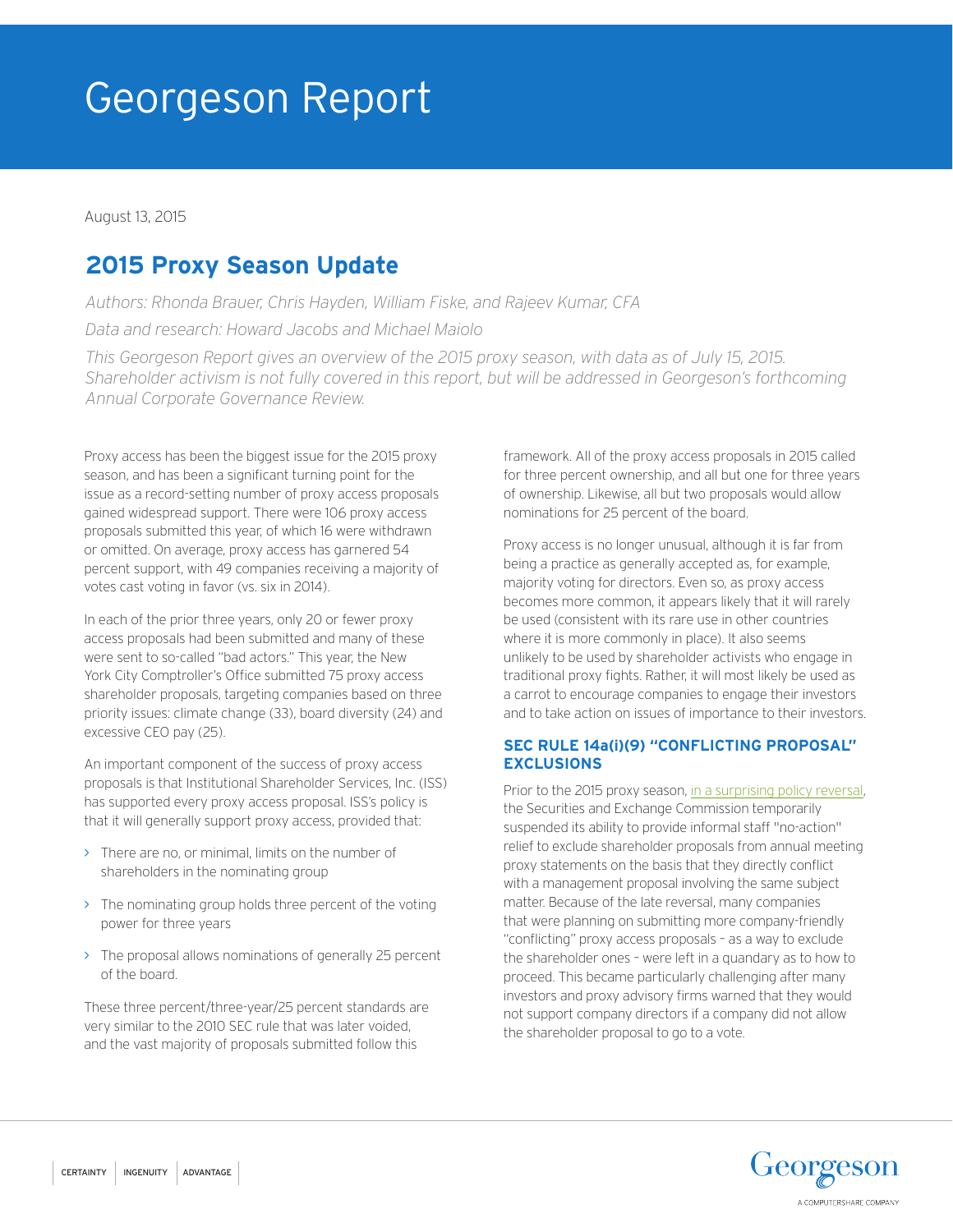Some companies settled with the shareholder proponent and adopted a slightly different form of proxy access proposal that is more company-friendly than the shareholder version (these kept the key three percent/ three-year provisions). Some variation was seen in the percentage of the board that the nominees could represent, with 20 percent as the most common alternate market standard. Likewise, the maximum number of investors that could comprise a nominee group has varied. While still in some flux as of writing this piece, a maximum group of 20 appeared to become the most common market standard, although some proposals or actual by-law adoptions called for fewer.

Most companies (84) decided to include the shareholder proposal, but expressed their opposition to it without including the company's own proposal. However, seven companies included both the shareholder proposal as well as the company's own proposal. Results from the seven proposals were mixed: three of the management proposals received a majority of votes cast and three of the shareholder proposals also received a majority of votes cast in favor of the proposal. One company had neither the management nor the shareholder proposal receive majority support.

#### Shareholder Proposal

| Company Name                                 | <b>For Percent</b><br><b>Voted</b> | Years<br>Requested | Percent<br>Requested | <b>Nominations</b><br>Up To |
|----------------------------------------------|------------------------------------|--------------------|----------------------|-----------------------------|
| <b>AES Corporation</b>                       | 66.11%                             | 3 Years            | 3.00%                | 25.00%                      |
| Chipotle Mexican Grill, Inc.                 | 49.48%                             | 3 Years            | 3.00%                | 25.00%                      |
| Cloud Peak Energy Inc.                       | 70.82%                             | 3 Years            | 3.00%                | 25.00%                      |
| <b>Exelon Corporation</b>                    | 43.16%                             | 3 Years            | 3.00%                | 25.00%                      |
| Expeditors International of Washington, Inc. | 34.42%                             | 3 Years            | 3.00%                | 25.00%                      |
| <b>SBA Communications Corporation</b>        | 46.05%                             | 3 Years            | 3.00%                | 25.00%                      |
| Visteon Corporation                          | 74.19%                             | 3 Years            | 3.00%                | 25.00%                      |

#### Management Proposal

| <b>Company Name</b>                          | For Percentage<br>Voted | Years<br>Requested | Percent<br>Requested | <b>Nominations</b><br>Up To |
|----------------------------------------------|-------------------------|--------------------|----------------------|-----------------------------|
| <b>AES Corporation</b>                       | 36.06%                  | 3 Years            | 5.00%                | 20.00%                      |
| Chipotle Mexican Grill, Inc.                 | 34.45%                  | 3 Years            | 5.00%                | 20.00%                      |
| Cloud Peak Energy Inc.                       | 25.88%                  | 3 Years            | 5.00%                | 10.00%                      |
| <b>Exelon Corporation</b>                    | 52.06%                  | 3 Years            | 5.00%                | 20.00%                      |
| Expeditors International of Washington, Inc. | 69.11%                  | 3 Years            | 3.00%                | 20.00%                      |
| <b>SBA Communications Corporation</b>        | 51.57%                  | 3 Years            | 5.00%                | 20.00%                      |
| Visteon Corporation                          | 20.74%                  | 3 Years            | 5.00%                | 25.00%                      |

In the two cases where management included the shareholder proposals and supported them, the proposal received overwhelming support (92.42 percent support at Apache Corporation and 86.78 percent support at Citigroup). In the one case (Republic Services) where the company did not take a position on the proposal but included it, the proposal garnered 89.05 percent support. By contrast, a few companies agreed to strongly consider adopting/proposing proxy access by next year, with the appearance of having success in defeating the proposal on that basis.

At least one (Prudential Financial) pre-emptively adopted the proposal without any vote or proposal.

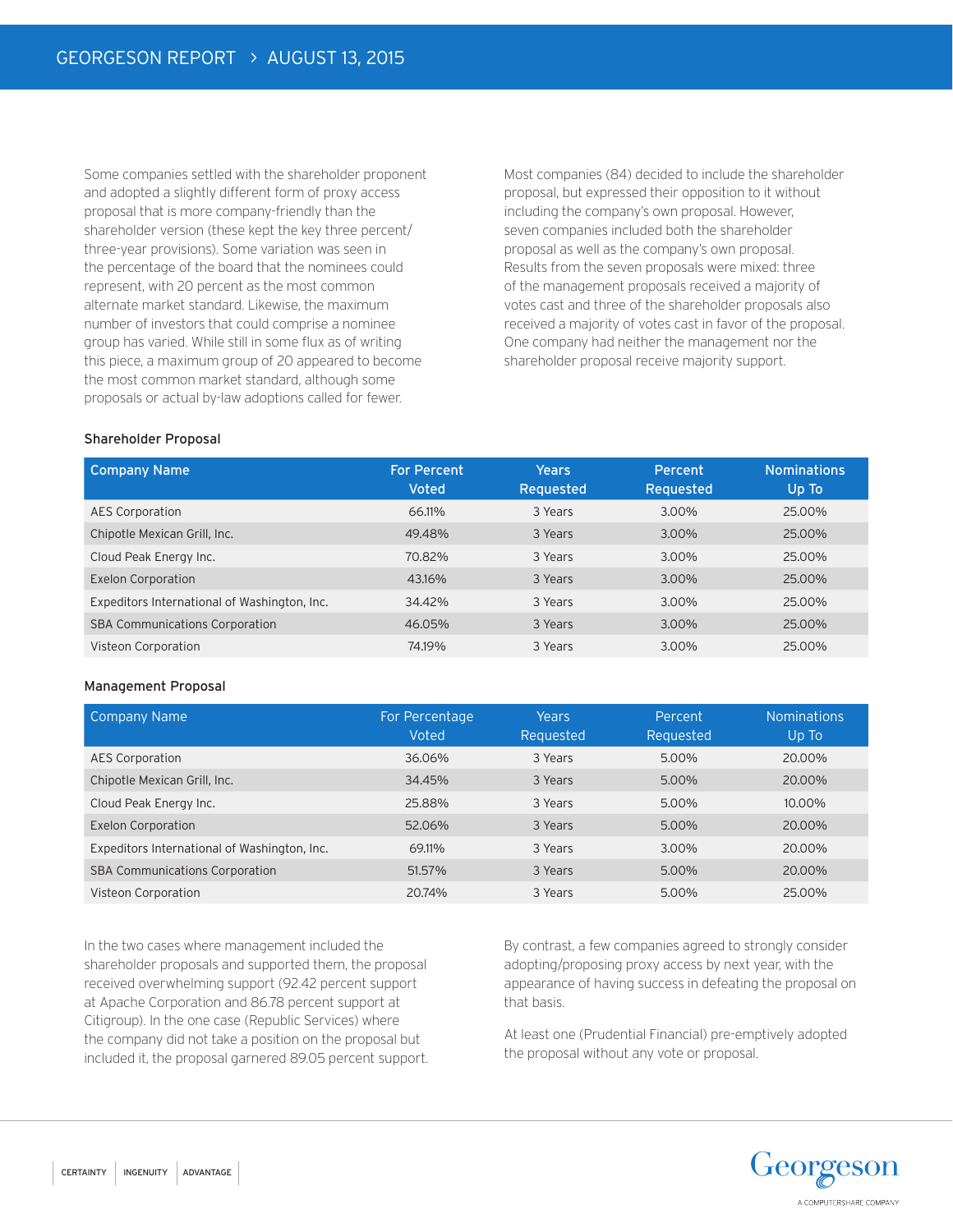In addition, 68 exempt solicitations have been filed this season with regards to proxy access. The bulk of these were filed by the California Public Employees Retirement System (CalPERS) and the New York City Pension Funds in support of the proposals. Two companies reached formal agreements on interim vote tally releases. More agreements were likely done informally since formal agreements appeared challenging to negotiate this year.

#### **WHAT'S NEXT FOR IMPACTED COMPANIES?**

As with any other shareholder proposal, companies should be aware that if their shareholder proposals on proxy access passed, but they do not substantially implement them, they risk having ISS recommend AGAINST all of their directors in 2016. These companies, or those that are likely next targets, should therefore consider the following:

- > Engaging with their shareholders to determine what proxy access parameters are appropriate and acceptable to their shareholder base. These companies may have as many as 60+ companies to refer to for examples of companies that have adopted, or have announced an agreement to adopt, proxy access.
- > Having their proxy solicitor check the N-PX filings of their top shareholders to determine how their shareholder base voted on proxy access proposals this season, as many thought through the issue more deeply this year and changed how they voted in prior years. Notwithstanding such filings, some shareholders' views on proxy access may continue to evolve over the fall and winter, which should be kept in mind when analyzing such data.

## **SAY ON PAY: SHAREHOLDER SUPPORT REMAINS HIGH**

In its fifth year of mandatory votes, say-on-pay (SOP) proposals continued to receive high levels of shareholder support. The average support levels increased marginally from last year, and at slightly over 92 percent, this represents the best results for the proposal thus far. The results likely reflect the impact of ISS's recommendations, as the percentage of ISS's negative recommendations declined to its lowest level this year to 11 percent. The average vote in favor at companies that received ISS's favorable recommendation remained at 95 percent level. However, in 2015 the level of support at companies that received ISS's negative recommendation declined to a little over 64 percent.

As the median CEO total direct pay in 2015 grew by 8.2 percent (per ISS), the main reason for low levels of support on SOP proposal continues to be a pay-for-performance disconnect, where the CEO's pay level is misaligned with the company's stock price performance. Special one-time grants made to CEOs (and other named executive officers) without adequate justification and/or lacking performance conditions was also one of the main pay concerns for shareholders.

The 2015 proxy season saw executive compensation become an issue of increasing focus in proxy fight situations. Dissidents at Qualcomm Inc., DuPont Co. and Perry Ellis criticized the companies on the use of performance metrics that inappropriately rewarded executives for lack of true performance. At Shutterfly Inc., where the company's SOP proposal has received low shareholder support in the past two years, the CEO's pay became the dissident shareholder's main complaint. In addition to supporting two of the dissident's three nominees, shareholders rejected the company's SOP proposal with over 78 percent opposition.

While average support levels for SOP proposals remain high, it is important for companies to pay attention to their specific situations. The companies should address any shareholder concerns from the previous year(s) or any misalignment that may have resulted from changes in compensation programs or as a result of poor performance.

#### **Trends in Engagement**

Independent directors are increasingly engaging with investors, driven primarily by the annual SOP votes. Certain institutional investors are calling for companies to proactively designate lead or other independent director(s) as available designee(s) for engagement with significant shareholders. Whether or not companies choose to create a formal structure, companies should ensure that such directors are well prepared, alert and not hostile to any such engagement, or else it may backfire on them. In addition, investors and the proxy advisory firms are very appreciative of companies that circulate in advance any agenda and/ or slides that they plan to use for such engagement calls or meetings. When well executed, this engagement by independent directors generally helps both sides better understand each other and clarify any misunderstandings.

To broaden the reach of investor engagement, companies can use webcasts such as Glass Lewis' "Proxy Talks." Although rarely used, and then most often only for

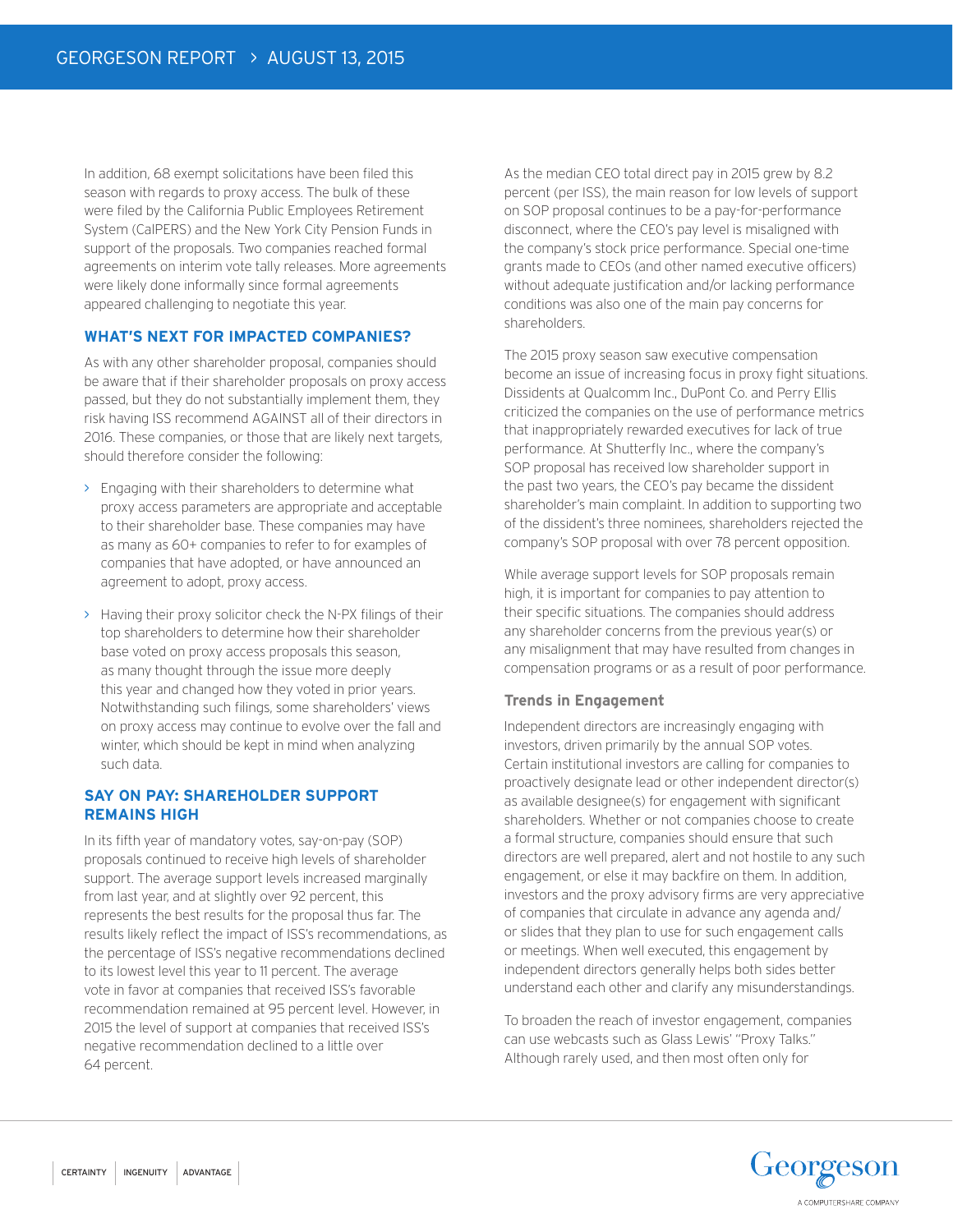controversial situations, these proxy talks provide an open forum for investors and company representatives to discuss specific issues. In addition, the discussions are monitored by Glass Lewis' research team in order to inform their analysis. Companies may also choose to utilize similar phone conferences hosted by Proxy Mosaic, known as "Mosaic Dialogues." Some companies, such as ExxonMobil, have organized their own webcasts. These options vary as to control over content and/or questions and participants. In addition, the proxy statement can include a personal message from your lead independent director (e.g., Prudential Financial) in the online interactive "tiles" version of the proxy statement. Companies can also introduce directors via videos hosted on company websites. See Microsoft's investor site for an example.

#### **INVESTOR LETTER-WRITING CAMPAIGN**

Several major institutional investors again wrote letters to companies (generally representing their largest holdings) supporting good corporate governance and reiterating how they may vote on certain issues.

Vanguard's letter encouraged company directors to engage with investors (in addition to addressing executive compensation, and board oversight and accountability). In addition to special "Shareholder Liaison Committees," this could also take the form of already established mechanisms for engagement with independent directors, e.g., part of an established role of the independent chairman or lead independent director. Vanguard also advised that it was best to include a description of a company's engagement process in its proxy materials and on the company website.

To date, we are aware that only one company, Tempur Sealy, has agreed to create a "shareholder liaison committee," following their proxy situation with H Partners.

BlackRock's letter to its largest investee companies encouraged them to take a long-term approach to creating value. This stance was framed as part of the corporate leaders' duty of care and loyalty to the company.

TIAA-CREF urged its top 100 investee companies to voluntarily adopt proxy access by October, using the three percent/three-year/25 percent model. More can likely be expected from them, as we proceed into the 2016 proxy season.

Other institutional investors that have engaged in prior letter-writing campaigns – prior to, or in connection with, submitting shareholder proposals – can be expected to add to this flurry of letter-writing in advance of the 2016 proxy season.

### **OTHER HOT SHAREHOLDER PROPOSALS**

This proxy season brought the largest number of shareholder proposals submitted since 2010, driven largely by proxy access proposals. At the same time, other proposals have decreased in number, with more common practices being adopted by companies. A few notable statistics are listed below:

- > Require Independent Board Chairman 28.9 percent average of votes cast voting for, with two proposals passed this year after four in 2014. Average support for proposals that had ISS "for" recommendations was 15.4 percentage points higher vs. proposals with "against" recommendations in 2015. Investors are increasingly demanding a strong independent chair or independent lead or presiding director with duties that are clearly defined and robust. While lead directors are still in majority of board chairs, the percentage of independent chairs is still increasing across company sizes (per ISS).
- > Report on Lobbying Activity 22.7 percent average of votes cast voting for, with none passing this year or last. Average support for proposals that had ISS "for" recommendations was 17.7 percentage points higher vs. proposals with "against" recommendations in 2015.
- > Report on Political Activities and Contributions – 25.2 percent average of votes cast voting for, with none passing this year or last. Average support for proposals that had ISS "for" recommendations was 23.5 percentage points higher vs. proposals with "against" recommendations in 2015.
- > Provide Right to Act by Written Consent 39.2 percent average of votes cast voting for, with two passing this year and none in 2014. Average support for proposals that had ISS "for" recommendations was 16.1 percentage points higher vs. proposals with "against" recommendations in 2015 (vs. 5.1 percentage points in 2014).

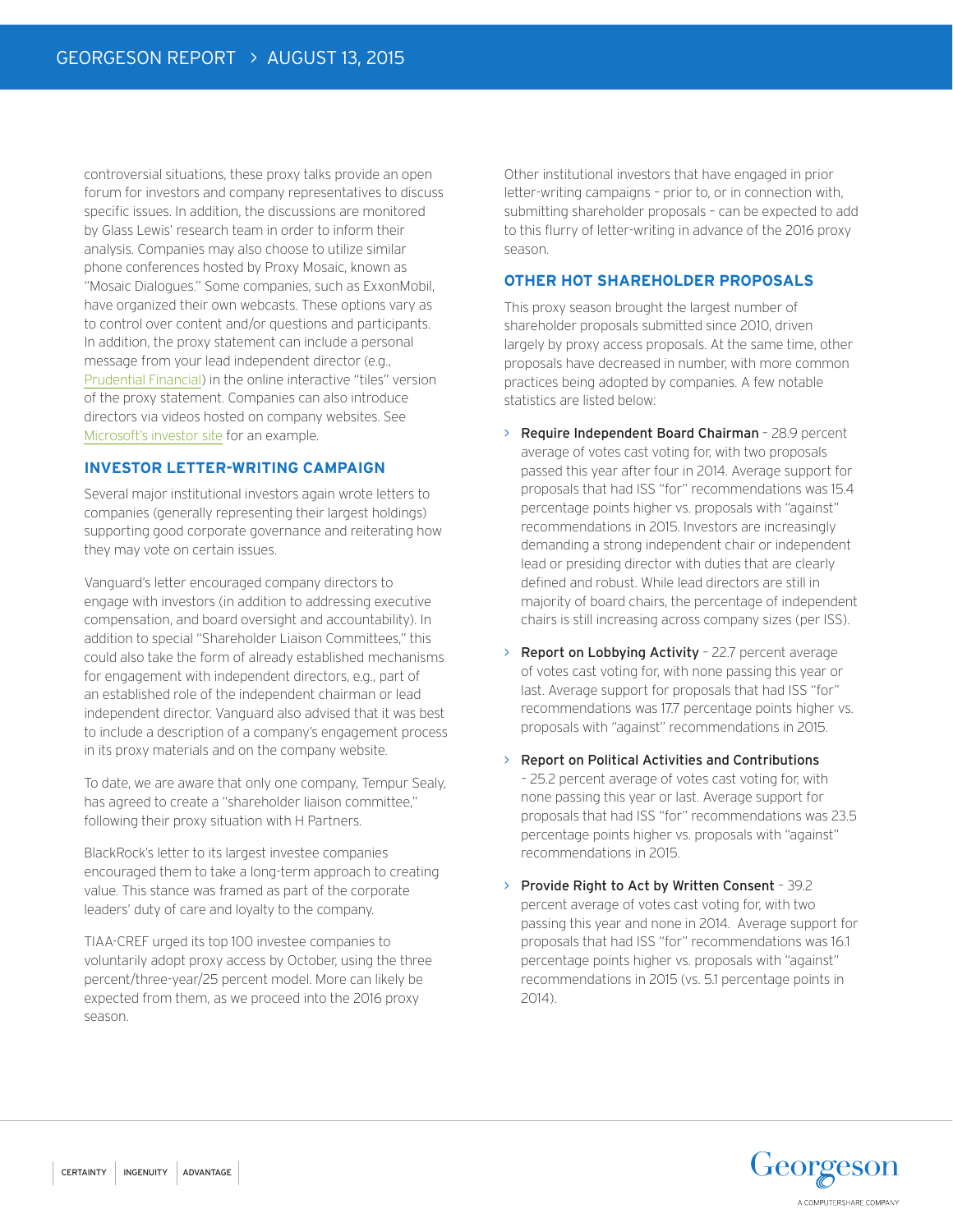- > Provide Right to Call Special Meetings 42.3 percent average of votes cast voting for, with four passing this year and last. Average support for proposals that had ISS "for" recommendations was 18.5 percentage points higher vs. proposals with "against" recommendations in 2015. Only one company in 2015 had ISS recommending against.
- > No accelerated vesting of equity upon Change in Control (CIC) - 33.8 percent average vote of votes cast voting for, with two passing this year and four in 2014, and ISS always supporting.
- > Report on Sustainability 26.3 percent average of votes cast voting for, with none passing this year or in 2014.
- > Require Majority Voting in Director Elections 63.2 percent of votes cast voting for, with eight passing this year and 16 in 2014, and ISS always supporting. These proposals are moving toward smaller companies with more voluntary adoptions after initial contact from the proponent, resulting in a higher average vote on half of the amount of proposals going to a vote. Majority voting is also now widespread and in place at 90 percent of S&P 500 companies and 55 percent of S&P 1500 (per ISS).

*(Source: ISS Corporate Services, Inc.- Based on year-over-year comparisons of results for Russell 3000 from Jan. – July 15, with ISS difference based solely on the difference in average voting results between votes FOR and AGAINST ISS recommendations – with some 2015 votes still pending)*

#### **ISSUES OF INCREASING CONCERN TO INVESTORS**

#### **Director qualifications, tenure, independence and diversity**

Director qualifications continue to come under scrutiny, continuing the trend from 2014 and accelerated by proxy access. They also relate to other issues such as board tenure, diversity, board evaluations and board succession planning, as well as engagement generally.

Abroad, under "comply or explain," maximum board tenure is generally between 9-12 years. Academic studies' conclusions about board tenure are mixed. While longertenured directors at some companies may be more secure in challenging management and perhaps in improving performance, this may cause governance problems at other companies, where so-called "stale" directors remain on boards past their useful tenure.

Concerning diversity, new female nominees jumped 81 percent at large-caps and more than doubled at the bottom half of the Russell 3000 between 2008 and 2014 (per ISS). Although not hitting the goal of 30 percent set by the Thirty Percent Coalition and similar groups, women represented 16 percent of all S&P 1500 board seats and at least 81 percent of studied companies had at least one woman director (vs. 69 percent in 2006). The Thirty Percent Coalition sent letters in 2015 to 100 companies with no women on their boards, further spurring on their mission. At the same time, ethnic minority directors are increasing by smaller percentages, with bigger gains at larger companies.

With respect to the related issues, some companies are beginning to include proxy statement charts and/or disclosure on board tenure and diversity, as well as on their related policies for board evaluations and CEO- and boardsuccession planning.

#### **Environmental & social issues — calls for enhanced disclosure, monitoring and management of related risks**

There were 64 environmental proposals that went to a vote in 2015. Companies in most industries are enhancing their disclosure, with larger companies as the main leaders of voluntary sustainability and climate change disclosure, but with the greatest increase from the smaller companies (per The Conference Board, or TCB). The TCB also reports that companies are taking these issues more seriously as a "critical element of a company's growth strategy":

> "[CEO] priorities revolve around meeting market demand for socially and environmentally conscious products and ensuring sustainability is part of corporate brand identity and culture."

"[Companies need] societal license to operate, which relies on building trust by acknowledging both the risks and opportunities related to their company's environmental and social impacts."

"For S&P Global 100 companies that break out revenue for sustainable products or services separately, that revenue stream grew at six times the rate of overall company results."